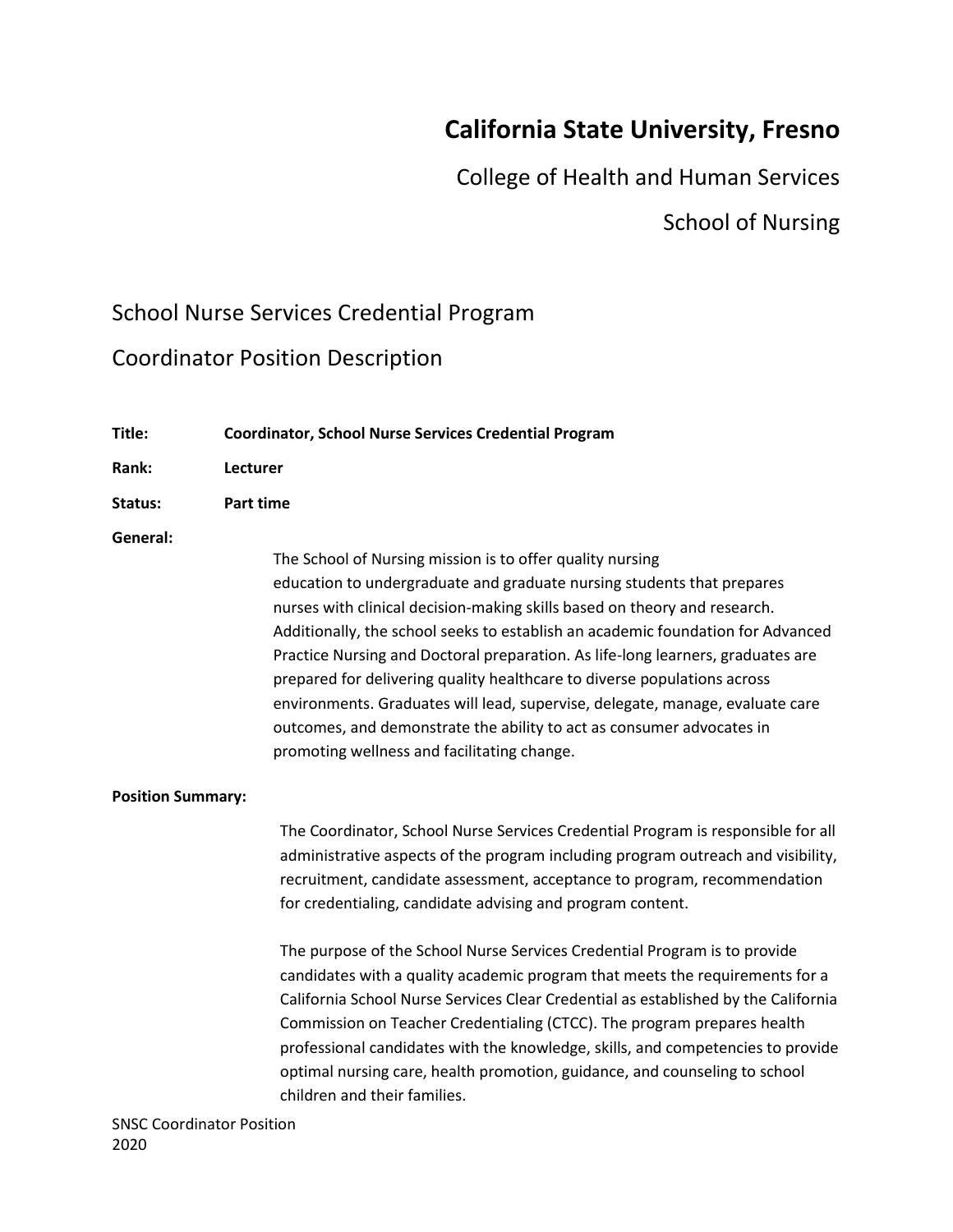#### **Required Education:**

Bachelor of Science in Nursing

Master's in Nursing or Master's in Education

California School Nurse Services credential

#### **Required Experience:**

Ten years in school nursing with a broad range of experiences in multiple areas working with students K-12

Demonstrated ability to form productive working relationships between the University and a wide variety of community agencies and school districts

Active leadership role within a professional organization such as the California School Nurse Organization or the National Association of School Nurses.

Demonstrated commitment to working effectively with faculty, students and staff from diverse ethnic, cultural and socioeconomic background

**Required:** Current California Registered Nursing licensure

#### **Preferred Qualification:**

Administrative credential from the California Commission on Teacher

Credentialing.

#### **Duties and Responsibilities:**

Coordinate administrative aspects of the program including program outreach and visibility, recruitment, candidate assessment, acceptance to program, recommendation for credentialing, candidate advising and program content.

Outreach and Visibility

- Coordinate, Plan, Review, and Monitor School Nurse Services Credential Program
- Review School Nurse Services Credential Program website annually and submit updates
- Review California State University, Fresno Catalog annually and submit updates
- Update/create program brochure
- Update student handbook annually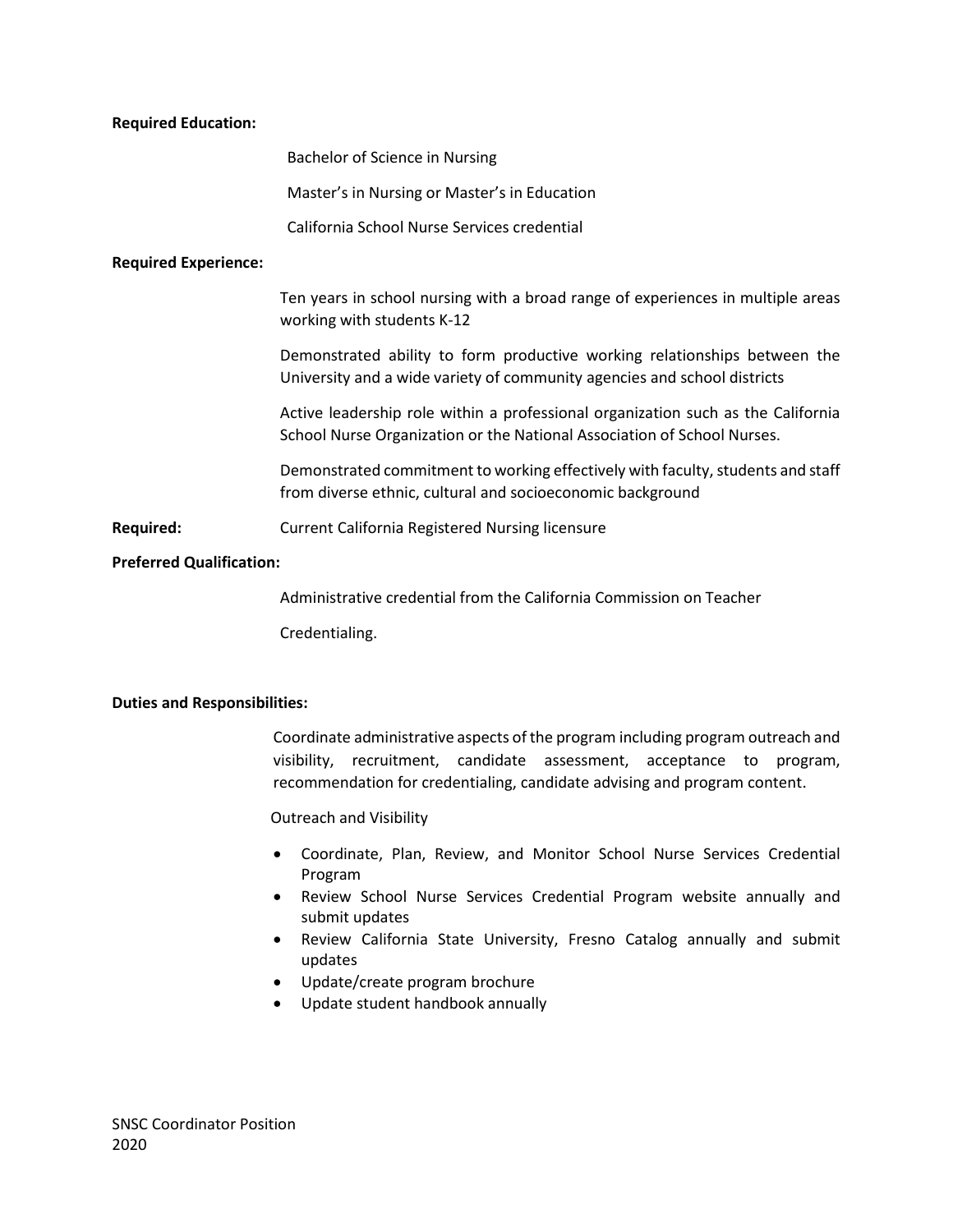## **Candidate Advising and Recruitment**

- Update program information submitted to potential candidates
- Recruit for potential candidates
- Respond to program inquiries from potential candidates
- Review applications and transcripts to determine eligibility
- Notify candidates of acceptance, denial or waitlist status

# **Candidate Acceptance**

- Provide candidate orientation to the program
- Provide candidates registration information for with Continuing and Global Education division, send permission numbers to students
- Collect from student documentation for TB, CPR
- Arrange for Pre-Knowledge Based Questionnaire completion by candidate
- Maintain spreadsheets for Cohorts, new contacts, new applications, waitlist applications

### **Program Content**

- Review and update program curriculum annually
- Submit course proposals to CGE each semester
- Hire, orient and assist instructors
- Assist with updating syllabi
- Develop Canvas classes and review each semester
- Open courses when semester begins
- Zoom meetings as needed with faculty and students
- Set up/create educational presentations

### **Fieldwork and Placement**

- Communicate with preceptor regarding preceptor role
- Work with School of Nursing and Procurement department to assure Affiliation Agreements are in process or completed
- Attend CSNO state conference for Educators meeting and to participate in a breakout session regarding program

### **Student Monitoring**

- Maintain student files
- Review files and recommend students for credentialing
- Prepare completion certificates
- Assist candidates with extension letters as needed through the Credential Analyst